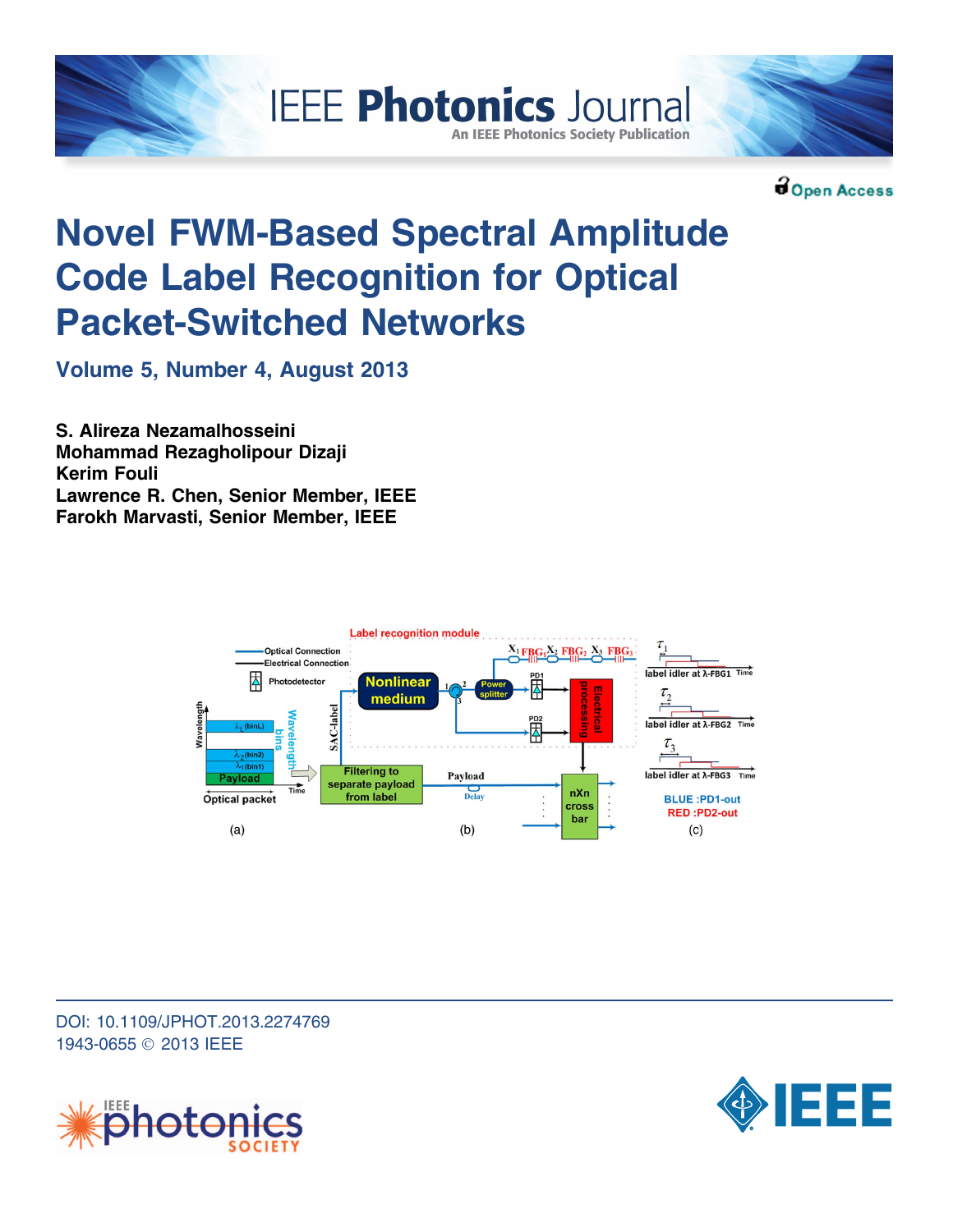# Novel FWM-Based Spectral Amplitude Code Label Recognition for Optical Packet-Switched Networks

#### S. Alireza Nezamalhosseini,  $1,2$  Mohammad Rezagholipour Dizaji,  $1$ Kerim Fouli,  $3$  Lawrence R. Chen,  $3$  Senior Member, IEEE, and Farokh Marvasti, $3$  Senior Member, IEEE

<sup>1</sup>Department of Electrical and Computer Engineering, McGill University,<br>Montreal, QC H3A 0E9, Canada <sup>2</sup>Department of Electrical Engineering, Sharif University of Technology, Tehran 11365-9363, Iran <sup>3</sup>Research Laboratory of Electronics, Massachusetts Institute of Technology, Cambridge, MA 02139 USA

> DOI: 10.1109/JPHOT.2013.2274769 1943-0655 © 2013 IEEE

Manuscript received June 26, 2013; revised July 17, 2013; accepted July 17, 2013. Date of publication July 25, 2013; date of current version August 7, 2013. This work was supported in part by the Natural Sciences and Engineering Research Council (Canada) via the CREATE program on Next-Generation Optical Networks, as well as the Ministry of Higher Education and the Iran Telecom Research Center (ITRC). Corresponding author: S. A. Nezamalhosseini (e-mail: alireza.nezam@gmail.com; nezam\_ar@ yahoo.com).

Abstract: We propose and demonstrate a novel architecture for four-wave mixing (FWM) based recognition of spectral amplitude code (SAC) labels in optical packet-switched networks. With a proper code design, a unique FWM idler for each SAC label, referred to as a label identifier (LI), is generated in a nonlinear medium. A serial array of fiber Bragg gratings is then used to reflect the LI wavelengths. Each LI is associated with a unique amount of delay between two optical signals received at two photodiodes (PDs). Label recognition is then achieved by measuring this unique time delay (referred to as the characteristic delay). The main advantages of the proposed method include the following: no serial-to-parallel conversion is required, simple label extraction is achieved, variable-length packets are supported, and the number of PDs used in the label recognition module is reduced. Moreover, the LI wavelengths do not need to exhibit any periodicity or match a particular wavelength grid; this results in a less challenging code design with smaller spectral occupancy for label generation. An experiment is conducted, where two variable-length data packets are transmitted over a 50-km dispersion-compensated span and switched at a forwarding node. The SAC labels are successfully recognized, and we obtain error-free transmission for the switched packets with less than 0.3-dB penalty.

Index Terms: Optical packet switching, four wave mixing (FWM), label recognition, spectral amplitude codes (SACs).

# 1. Introduction

Current fiber optic transmission systems are based on wavelength switching (WS), where forwarding is performed using reconfigurable optical add drop multiplexers (ROADMs) and optical crossconnects (OXCs). Bursty applications such as IPTV, video conferencing, storage area networks, tele-medicine, and tele-education result in the ever increasing growth of data traffic. This bursty data traffic, combined with the inefficient coarse granularity of wavelength switches, makes optical packet switching (OPS) attractive to achieve fine granularity, high bandwidth efficiency, and high network utilization [1]–[5] and it is a topic of intense research.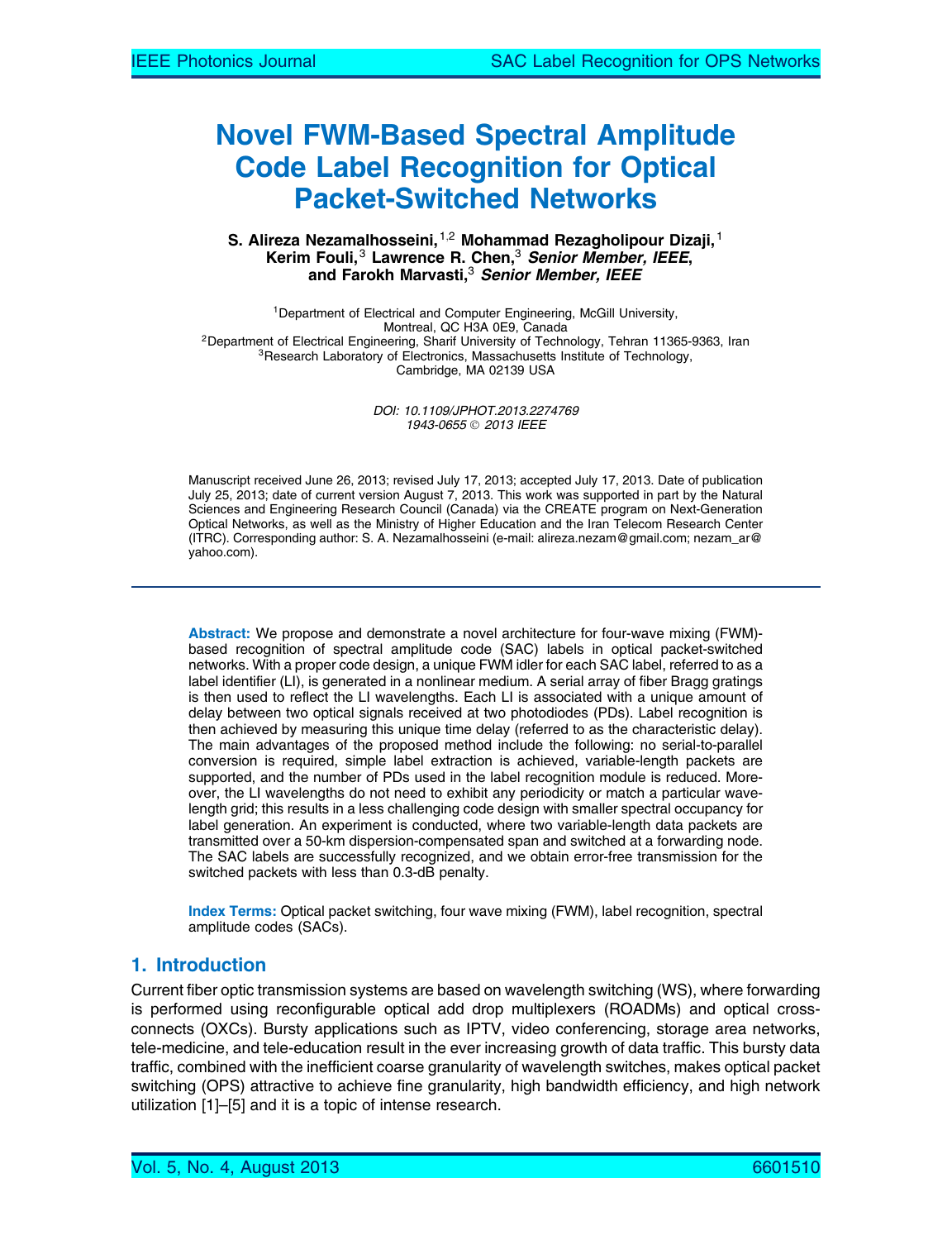In OPS networks, electrical nodes located at the network periphery are connected to the optical network via edge nodes. Electrical packets are converted to optical packets at the edge nodes. Optical packets are then routed in the core network, on a hop-by-hop basis. The advent of generalized multi-protocol label switching (GMPLS) has been one of the most promising advances in packet-switched systems as it enables high-speed optical packet transmission [6]. In GMPLS, high-speed optical packet forwarding can be achieved due to the separation of forwarding and control operations [7]. Furthermore, payloads are optically switched at forwarding nodes without undergoing optical-to-electrical-to-optical (OEO) conversion. This makes GMPLS-based optical switches transparent to payload data rates, modulation formats, and protocols (e.g., IP, ATM, SONET, etc.). The routing paths are determined at the edge nodes, and the forwarding nodes are responsible for forwarding the packets towards the destination, based on the optical label [8] (see also Fig. 2 in [9]). Hence, the forwarding nodes require several switching functionalities such as label recognition, label swapping, synchronization, and contention resolution. The implementation of high-speed OPS with conventional electronic recognition modules has been the subject of intense research, with techniques including the use of time domain labels [10], [11], amplitude-shiftkeying (ASK) labels [12], bit-parallel labels [13], frequency-shift-keying (FSK) labels [14], and subcarrier modulated (SCM) labels [15]. A problem associated with these techniques is forwarding node latency, caused by the electronic processing time required for label identification.

To overcome forwarding node latency, optical-code-division multiple-access (OCDMA) codes were proposed as optical labels [16]–[19]. One such set of codes are spectral amplitude codes (SACs) [20]–[22]. For SAC labeling techniques, typically the wavelengths (or wavelength bands) used to define the payload and the labels do not overlap which facilitates simultaneous transmission and subsequent processing of the label and payload. The label is modulated at the packet rate and can be present for the entire packet duration. Label extraction can be performed by simple optical filtering. As such, label recognition can be performed without modifying the payload. Note further that in this implementation, the forwarding node is transparent to modulation format, bit rate, and protocol of the payload.

A single-processor four-wave mixing (FWM)-based SAC label recognition technique was proposed in [22] to avoid the need for parallel matched filters (MFs), which is often the approach adopted for decoding OCDMA signals or recognizing OCDMA labels. In [22], weight-2 labels are considered, i.e., each optical label contains two wavelengths selected from a bin of L available wavelengths. By passing the extracted optical label through a nonlinear medium, FWM idlers are generated. A proper code design is achieved if for each SAC label, at least one of the generated FWM idlers is unique and does not overlap with (1) any of the generated idlers from the other labels and  $(2)$  one of the original L available wavelengths. This unique idler is referred to as the label identifier (LI). An arrayed waveguide grating (AWG) is then used to isolate the unique LIs from which a suitable electronic control signal is generated. Fig. 1(a) shows an example of recognizing a SAC label using its corresponding unique LI [22]. In this example, three different weight-2 SAC labels are generated from a bin of three equally spaced wavelengths.

However, owing to the fixed and equal wavelength spacing between AWG outputs, increasing the number of labels makes it more difficult to select wavelengths that will generate unique LIs that satisfy the above-mentioned criteria. Furthermore, in [22], the number of photodiodes (PDs) grows with the number of labels, thus increasing complexity and limiting scalability. In order to overcome these issues, we propose and demonstrate a new architecture for recognizing SAC labels based on FWM in which FBGs are used instead of AWGs. Our approach provides more freedom in selecting the wavelength set for labels and also avoids potential wavelength interference which occurs (or is more likely to occur) when fixed and equally-spaced wavelengths are used. The reduction in interference comes from the flexibility of the design associated with removing the fixed wavelength separation constraint, which also makes it easier to place and isolate the LIs in a separate band, as shown in Fig. 1(b). Moreover, in our label recognition structure, only two PDs are necessary regardless of the number of labels, thus improving device scalability (see Section 4). We verify experimentally successful label recognition, switching, and transmission of 10 Gb/s packets over a 50 km dispersion compensated transmission span.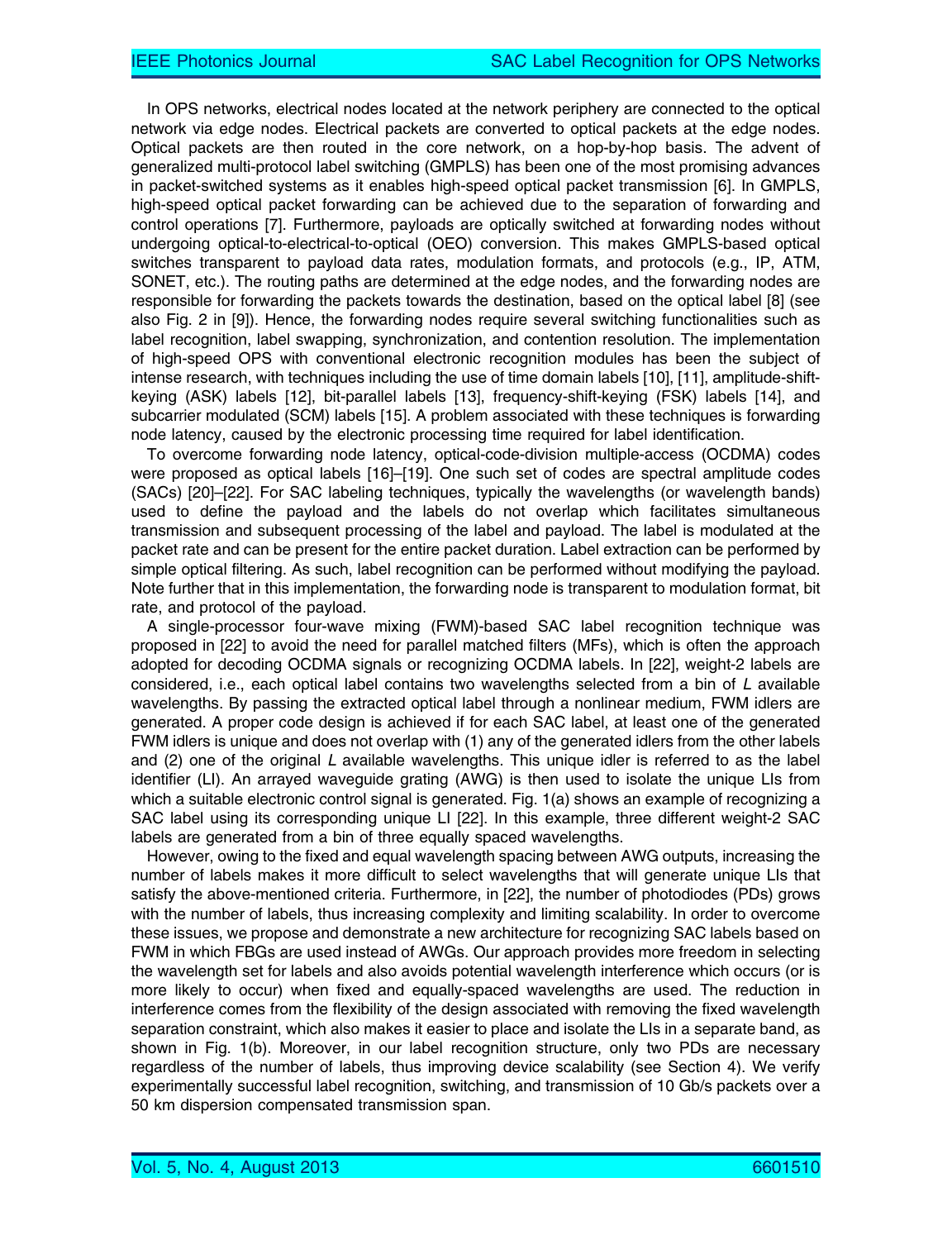

Fig. 1. SAC label recognition by unique LI allocation in (a) an AWG based structure; (b) the proposed FBG based structure.



Fig. 2. Schematic diagram of a forwarding node including the proposed SAC label recognition technique (a) optical packet; (b) label recognition module; (c) different characteristic delays for labels.

The remainder of this paper is organized as follows. In Section 2, we describe our label recognition architecture. Section 3 details the experimental setup and demonstrated results. Section 4 contains a discussion of the experiment as well as the major benefits of our architecture and potential future work. Finally, we summarize and conclude in Section 5.

## 2. Proposed Label Recognition Technique

Fig. 2 demonstrates the general schematic of a forwarding node in which the proposed label recognition module is incorporated. As shown in Fig. 2(a), a SAC label is formed by choosing a subset of wavelengths from a bin of L available wavelengths. Each SAC label can be represented as a vector of length L as follows:

$$
Label_j = \left(A_j^1, A_j^2, \ldots, A_j^L\right) \tag{1}
$$

where  $A_j^k$  is the amplitude (i.e., 0 or 1) of the *k*th wavelength in Label *j*. In our approach, we exploit degenerate FWM between the wavelengths of a SAC label in the label recognition process; hence, codes having two active wavelengths are considered (weight-2 codes), resulting in a total of  $\binom{L}{2}$  $\frac{1}{\sqrt{L}}$ SAC labels. Each packet comprises one payload and one label that are transmitted simultaneously. The packets can have different durations and support payloads of different modulation formats and bit rates.

To identify the LI associated with a SAC label, we propose the label recognition module shown in Fig. 2(b). The label recognition module comprises a nonlinear medium in which FWM occurs to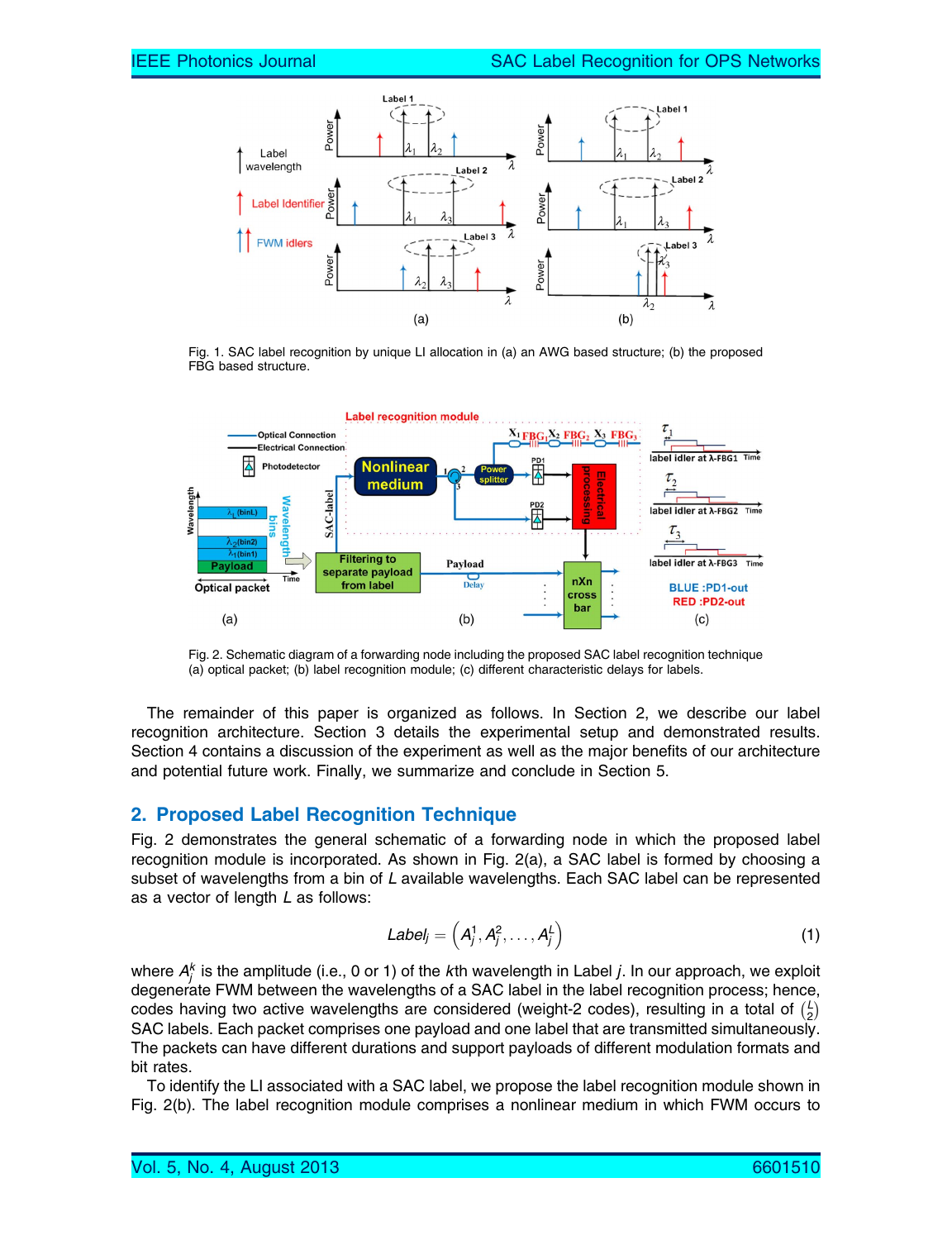| TABI FI |  |
|---------|--|

Parameters of the experimental demonstration involving recognition of two variable length packets. The idler wavelength highlighted in bold is used as the LI

| Packet | Label    | Label                                             | <b>FWM</b> | <b>FWM</b>  | <b>Characteristic</b> | Packet             |
|--------|----------|---------------------------------------------------|------------|-------------|-----------------------|--------------------|
| Number |          | Wavelength1 (nm)   Wavelength2 (nm)   idler1 (nm) |            | idler2 (nm) | delay (ns)            | duration $(\mu s)$ |
|        | 1535.152 | 1535.818                                          | 1534.48    | 1536.48     | 35                    |                    |
|        | 1538.975 | 1539.368                                          | 1538.58    | 1539.76     | 80                    | 0.5                |

generate the LI, a circulator, an optical coupler, a serial FBG array, and two PDs. The output of the nonlinear medium reaches the optical coupler via the circulator. The signal from one branch of the optical coupler (i.e., a copy of the output from the nonlinear medium) is detected immediately by PD1. The second branch of the coupler is connected to a serial array of FBGs with reflection wavelengths corresponding to the LIs. The FBGs are physically separated by short lengths of fiber (denoted  $X_n$ ). If the input SAC label generates the *i*th LI at the output of the nonlinear medium, it will be reflected by the corresponding FBG back through the optical coupler and the circulator before detection at PD2. The detected signal at PD2 will appear at a delay  $\tau_i$  with respect to the signal received by PD1.  $\tau_i$ , referred to as the characteristic delay, is uniquely associated with the *i*th LI and is proportional to the total length of fiber that the LI wavelength propagates in the module. Thus, the spectral information contained in each of the different labels is translated into a unique time delay detected by the two PDs. The LIs are then identified using a simple electronic processor that measures the characteristic delay. Fig. 2(c) shows an example of different characteristic delays for different labels.

### 3. Experimental Setup and Results

We verify operation of the proposed SAC label recognition module in a systems-level experiment. In our demonstration, two packets, each with a fixed packet size and data rate, are merged at a packet generator and subsequently separated at a forwarding node. We choose two weight-2 SAC labels with the following label wavelengths: 1535.15 nm and 1535.81 nm for Label 1 and 1538.97 nm and 1539.36 nm for Label 2. The label wavelengths are chosen so that the generated LIs correspond to the reflection wavelengths of FBGs that we have available. Note that the spacing between the label wavelengths is not the same for the two SAC labels which is accommodated by the flexible nature of code design based on our proposed approach. Table 1 summarizes the packet parameters.

The payload wavelength is located at 1537.48 nm, in the intraband of the SAC labels. Fig. 3 shows a schematic of the experimental setup. At the transmitter, two separate pattern generators (PGs) are used to form the two packets. The durations of Packet 1 and Packet 2 are 1  $\mu$ s and 0.5  $\mu$ s, respectively, and the packets are separated by 0.25  $\mu$ s. Two separate laser sources, both tuned to the payload wavelength of 1537.48 nm, are modulated by a 2 $^{15}$   $-$  1 pseudo random binary sequence (PRBS) using separate Mach-Zehnder modulators (MZM2 and MZM3) to generate 10 Gb/s NRZ-OOK data as the payloads for Packet 1 and Packet 2, respectively. The labels for the two packets are generated by modulating the output from the lasers at the label wavelengths using MZM1 and MZM4 (as described above, the labels are modulated at the packet rate, i.e., the label is ON for the packet duration). The PGs are set to synchronize the label and payload for each packet. The two PGs are also synchronized with respect to each other to provide the 0.25  $\mu$ s gap. Fig. 4(a) shows an oscilloscope trace of the two packets at the transmitter (point A of the setup). The packets are then transmitted through a span consisting of 50 km of single mode fiber (SMF) followed by a dispersion compensating module (DCM). EDFAs amplify the signal before the SMF and after the DCM. The launch power into the SMF is  $-1.8$  dBm.

The packets then reach the forwarding node where a 3 dB coupler is used to provide copies of the received packets to the payload branch and the label recognition module. In the payload branch, the payloads are separated from the labels using a 0.66 nm bandpass filter (BPF); Fig. 4(b)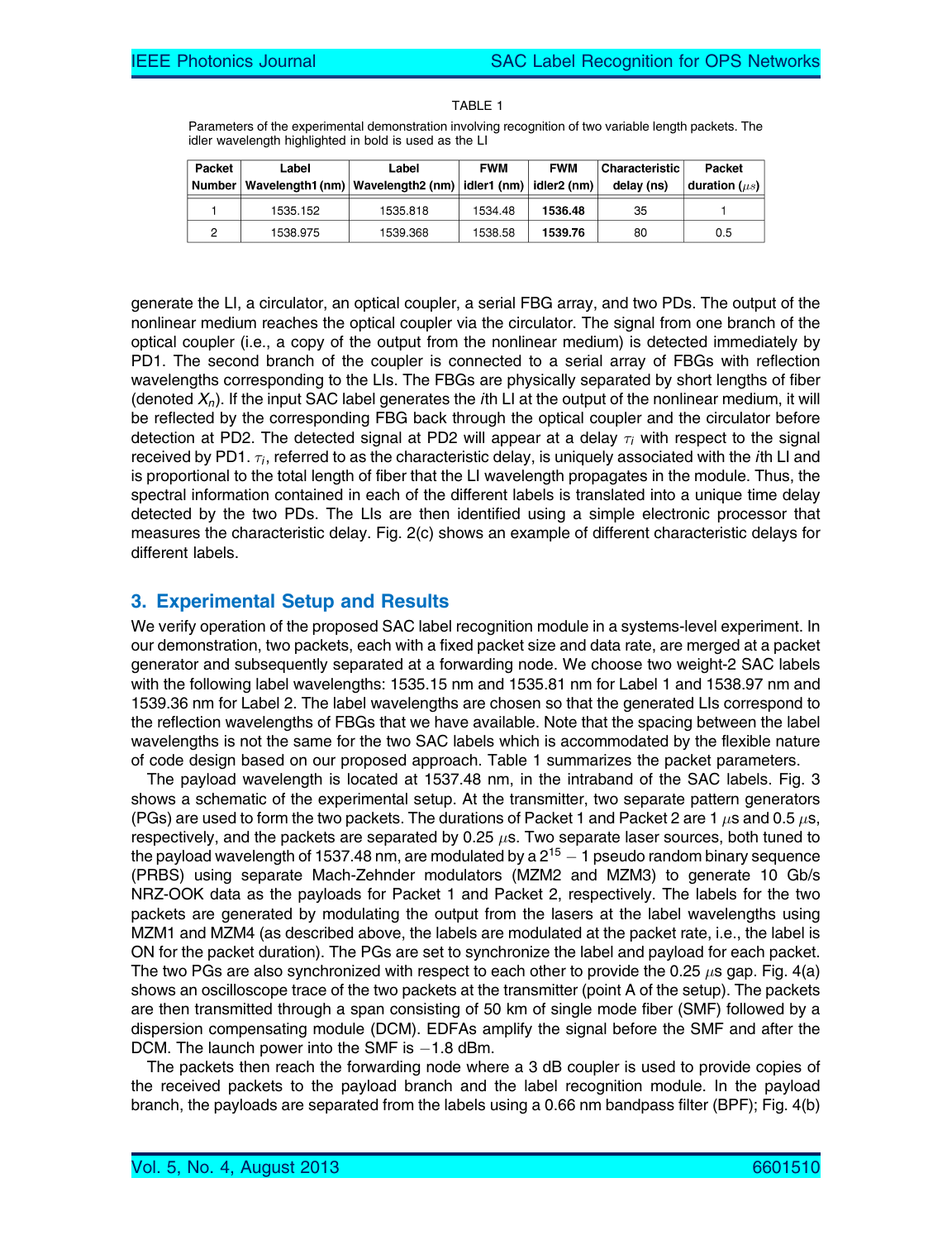

Fig. 3. Experimental setup of the packet switching with SAC-labels. MZM: Mach-Zehnder Modulator, EDFA: Erbium-doped fiber amplifier, DCM: dispersion-compensating module, HNLF: Highly NonLinear Fiber, VOA: Variable Optical Attenuator, BPF: BandPass Filter, PD: PhotoDiode, CPLD: Complex Programmable Logic Device.

shows the payloads from both packets at point C. The payloads then experience a delay equal to the required processing time for the label [this corresponds largely to the propagation time of the label through the HNLF and can be reduced significantly using a shorter length nonlinear medium such as a semiconductor optical amplifier (SOA)]. The payloads then pass through MZM5 which emulates an optical switch and is driven by an electronic signal obtained from the label recognition module.

In the label branch, a notch filter (Finisar Waveshaper 1000 S) is used to extract the two SAC labels while blocking the payload. The labels are input to the nonlinear medium comprising 1 km of HNLF to generate the FWM idlers (the input power to the HNLF is 12.5 dBm). Fig. 5(a) shows the measured spectrum of the SAC labels and their FWM idlers at point B within the label recognition module. The output from the HNLF passes through a circulator and a 3 dB coupler. The output on one branch of the coupler is detected immediately by PD1. The output from the second branch of the coupler is launched into a serial array of two FBGs with reflection wavelengths at 1536.48 nm and 1539.76 nm. The reflected signal then reaches PD2 through the circulator. Fig. 5(b) shows the measured spectrum at point I. In order to equalize the power levels of the signals appearing at both PDs, a variable optical attenuator (VOA) is used before PD1. Fig. 4(c) and (d) show the electrical output of PD1 and PD2, respectively (i.e., at points D and E). These electrical signals are then sent to the electronic processor which is programmed to detect a specific label and generate a corresponding electronic control signal based on the characteristic delay. Fig. 6 shows a schematic of the electronic processor, which contains two slow 150 MHz analog comparators followed by a complex programmable logic device (CPLD).

The electronic processor generates a control signal for the duration of the identified label in order to permit the corresponding data payload to be switched by MZM5. Since the SAC labels are modulated at the packet rate and the control signal is ON for the time equal to the corresponding packet, this scheme is capable of processing variable length packets. Fig.4 (e) and (f) show the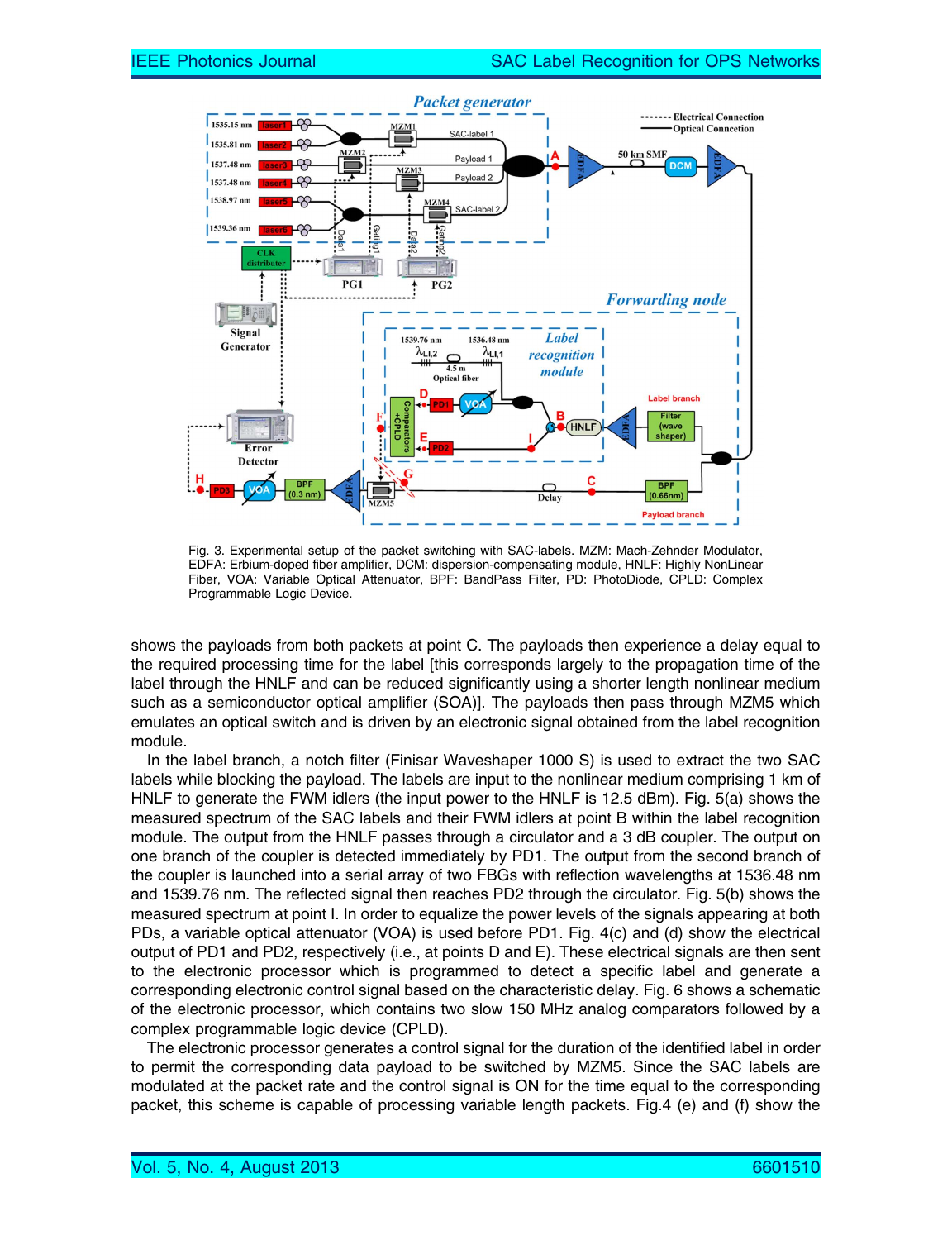

Fig. 4. Oscilloscope traces of (a) generated packets (Fig. 3, point A, 500 ns per division), (b) payloads extracted by BPF (Fig. 3, point C, 200 ns per division), (c) (Fig. 3, point D, 500 ns per division), (d) (Fig. 3, point E, 500 ns per division), (e) electronic control signal for 1  $\mu$ s packets (Fig. 3, point F, 500 ns per division), (f) electronic control signal for 0.5  $\mu$ s packets (Fig. 3, point F, 500 ns per division), (g) payloads and 1  $\mu$ s electronic control signal (Fig. 3, point G, 500 ns per division), (h) payloads and 0.5  $\mu$ s electronic control signal (Fig. 3, point G, 500 ns per division), (i) 0.5  $\mu$ s packets switched by control signal (Fig. 3, point H, 1000 ns per division), (j) 1  $\mu$ s packets switched by control signal (Fig. 4, point 3, 500 ns per division). (k) shows the eye-diagram of packet 2 after switching (with dispersion compensation).



Fig. 5. Optical spectrum analyzer traces of (a) SAC-labels and their FWM idlers, (Fig. 3, point B); (b) FWM idlers reflected back by FBGs (Fig. 3, point I).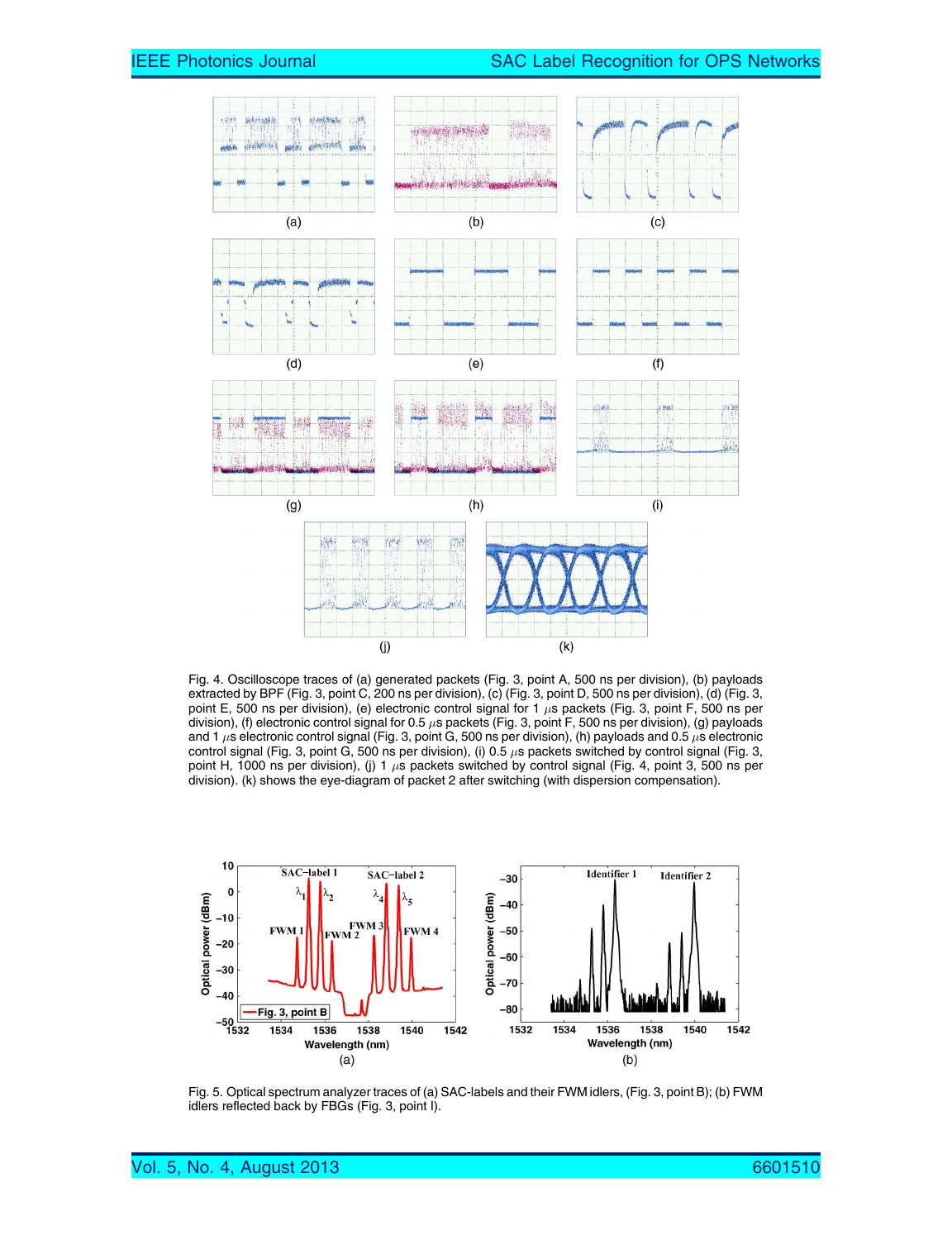

Fig. 6. The schematic of the electronic processing part.



Fig. 7. BER for the payloads of Packets 1 and 2. The solid and dashed lines correspond to the 1 and 0.5  $\mu$ s payloads, respectively. LF : Linear Fitting.

control signals generated for Packet 1 and Packet 2, respectively. Fig. 4(g) and (h) show the control signals for Packet 1 and Packet 2 overlaid with the payloads at the input of MZM5 (point G). Fig. 4(i) and (j) show the switched payloads of Packet 1 and Packet 2, respectively, at the output of the MZM5 (point H). Finally, Fig. 7 shows the measured bit error rate (BER) for the payloads of Packets 1 and 2. Error-free transmission is obtained, and the switched payloads exhibit a power penalty of only 0.3 dB compared to the back-to-back case. Fig. 4(k) shows the eye diagram for the payload of Packet 2 after switching.

#### 4. Discussion

In our experiment, we only use 2 SAC labels in order to demonstrate the operation of our label recognition module. To generate the 2 SAC labels, we used 4 wavelengths, where 2 non-overlapping wavelengths were used for each label. In practice, we could have generated SAC labels with one overlapping wavelength or different wavelength spacings; we were constrained only by the center wavelengths of the FBGs available. We also used two packets separated by a gap of 0.25  $\mu$ s. This gap can be reduced (e.g., to a few ns) by having a constant delay in the payload branch to compensate the label recognition time for the packet with the largest characteristic delay. As mentioned above, this delay corresponds largely to the propagation time of the label through the nonlinear medium. The gap can be reduced further by employing a higher speed electronic processor. A minimum gap is required for the electronic processor to distinguish between two consecutive payloads in a stream of bits. Also proper flagging of the beginning and the end of packets can help to distinguish two consecutive packets while minimizing the gap between them. Furthermore, the processing delay associated with propagating the label signal through the HNLF requires us to use a delay fiber for synchronizing the switching signal with the payload at MZM5 as depicted in Fig. 3. To reduce this delay, the HNLF can be replaced by an SOA. Also, when using an SOA as the nonlinear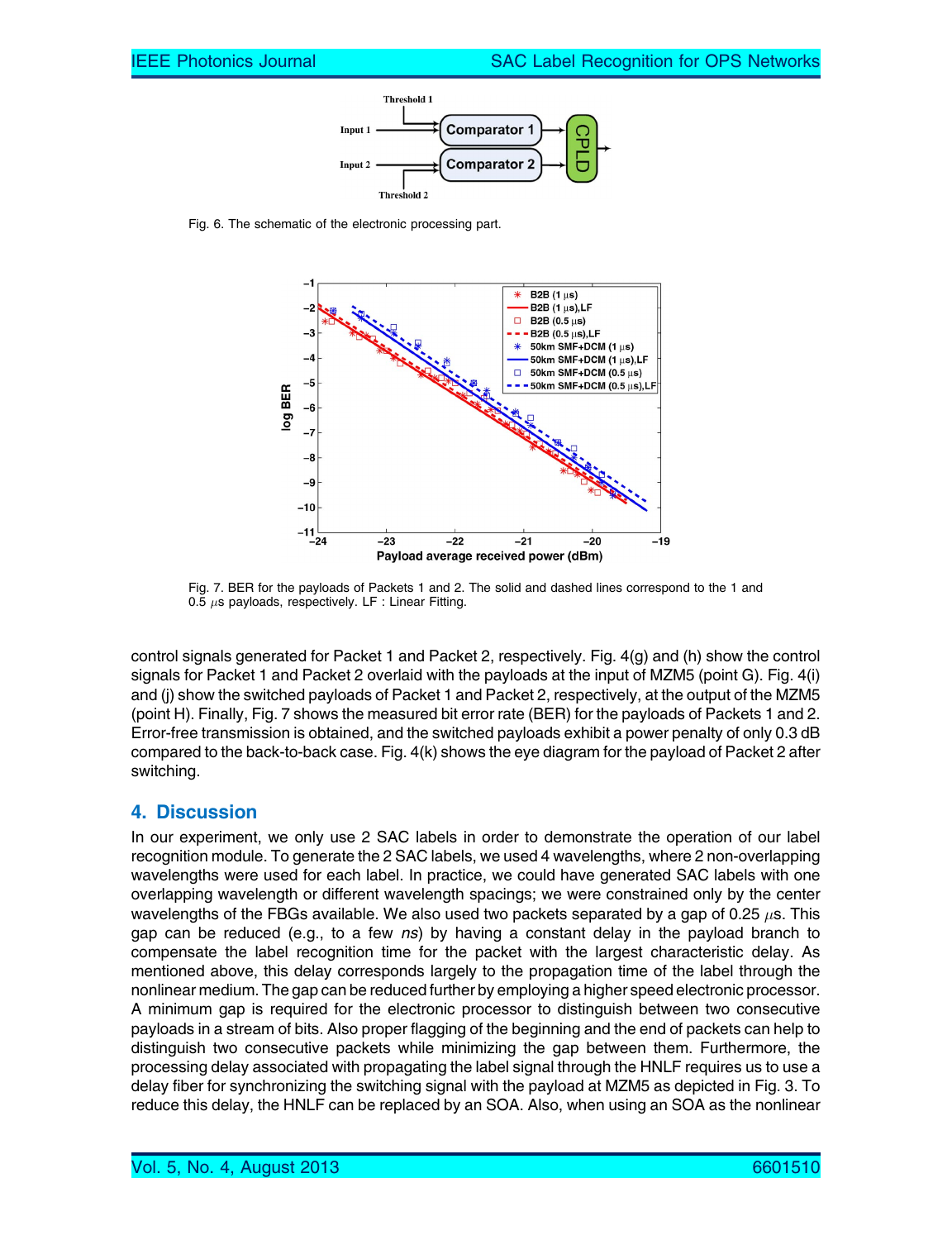

Fig. 8. FWM based SAC label recognition structures: (a) in an AWG based architecture; (b) using our proposed architecture. In both cases N labels can be generated.

medium, it should be possible to reduce the power consumption as the input power required to generate nonlinear effects (e.g., FWM) in properly designed SOAs is lower than for HNLF.

Ultrafast label recognition is achieved due to the FWM process. The proposed technique is based on a single processor approach in which no serial-to-parallel conversion occurs. Therefore power splitting losses, copying of incoming labels, and multiple MFs are not issues with our method. Moreover, greater scalability can be achieved compared to parallel label recognition techniques. Fig. 8 compares the AWG based label recognition technique in [22] with our proposed structure. As shown in Fig. 8(b), the number of required FBGs for our label recognition technique is equal to the number of SAC labels, where the number of PDs and electronic comparators is always 2 regardless of the cardinality of the code. In contrast, using AWGs, the number of PDs is proportional to the number of LIs, as stated in Section 1 and illustrated by Fig. 8(a). It should be noted that scalability can be achieved using hierarchical addressing and photonic integration. In hierarchical addressing, orthogonal frequency bands can be allocated to various label sections corresponding to different network domains. The related label section to each network domain can be easily extracted using the optical filters. This extracted label is used for optical switching. Therefore, the number of optical labels in each network domain and hence the number of required FBGs in each intermediate node will be reasonable. Moreover, it is possible to develop an integrated serial array of Bragg gratings. For example, we have recently demonstrated a serial array of 5 sidewall gratings in SOI with tens of ps delay between reflection wavelengths [24]. Cascading additional gratings should be possible; longer delays can be achieved however, values in excess of several ns will be challenging and propagation losses (typically 1.5 dB/cm to 2.5 dB/cm) will impose further constraints. A detailed analysis and discussion of integrating our proposed label recognition structure is beyond the scope of this paper.

In order to increase the code cardinality, a bin comprising more wavelengths can be used. In other words, increasing the code cardinality will come at the expense of using more wavelength bins and hence reducing the spectral efficiency. An advantage of our SAC label recognition technique is the freedom of selecting wavelengths for the bin as they need not be equally spaced. This gridless nature of our SAC label code design is provided by using FBGs instead of AWGs. In AWG based SAC label recognition techniques, the wavelength separations are constant, hence the FWM idlers of any SAC labels also appear in multiples of these separation units. Therefore, as mentioned previously, two different cases should be considered in order to design proper SAC codes for a bin of equally spaced wavelengths: (1) at least one of the FWM idlers of a SAC code should not overlap with any active wavelengths in the bin and (2) the LIs for different codes must not overlap with each other. In our FBG-based approach, due to unequal separation of wavelength bins, the first mentioned concern can be easily avoided. Also the coincidence of LIs for different labels is not as likely as for the case of equally spaced wavelengths (as in the AWG-based approach). Therefore as the number of labels is increased, finding unique LIs for our technique is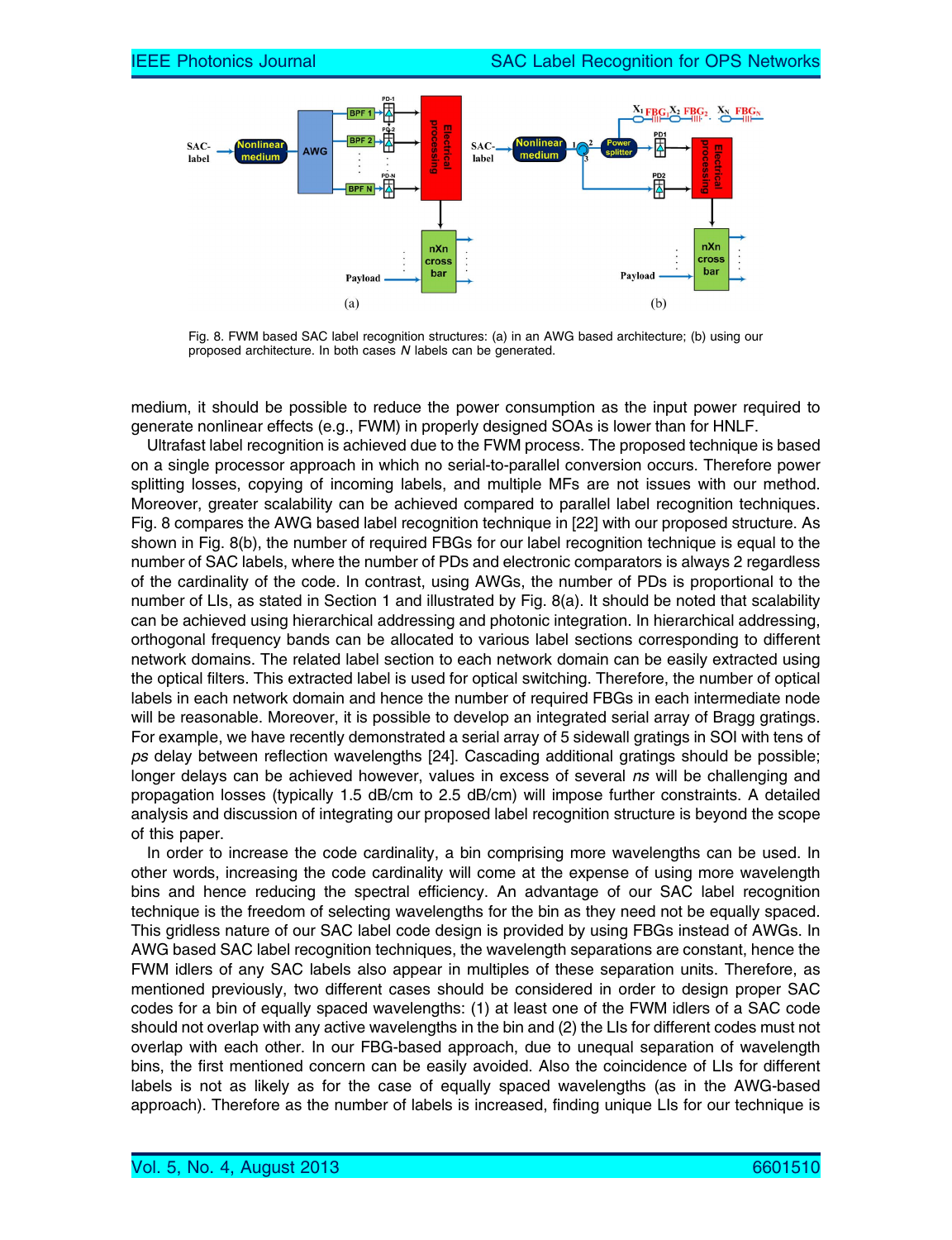less challenging compared to techniques using AWGs, making our technique more scalable. It is worth mentioning that there is no need to have equal power LIs for different codes. The power in the LIs should only be sufficient to prevent false alarms and ensure that the probability of a missed detection is low. As such, the minimum power of LIs must be above the noise power and the corresponding minimum required optical signal-to-noise ratio can be set accordingly.

The removal of parallel processing through FBGs, and the ensuing shift of label/code recognition from the wavelength domain (LI detection) to the time-domain (electronic delay computation), greatly increases the flexibility and simplicity of our design. This makes it particularly attractive in situations with high scalability requirements, where a single detector/decoder is used to distinguish a large number of coded signals, such as large optical packet/burst switches or centralized alloptical monitoring systems [23]. Indeed, the time-domain processing involved makes our design more suitable for optical coding applications than for conventional OCDMA, where decoding is required at the data rate [18]. Finally, it should be mentioned that one of the drawbacks of the proposed method is the spectral occupancy tradeoff against the code cardinality. However, network agility and fine granularity that would be enabled by OPS networks will increase the overall network throughput.

#### 5. Summary and Conclusion

In this paper, we have proposed a single label recognition module for OPS networks using low weight SAC labels. The label recognition is performed based on the LIs which are generated using a nonlinear device. A simple configuration including a serial array of FBGs and a low-speed electronic module identifies any incident LI by converting it into a unique characteristic delay that can be detected using a small number of PDs. This enables the electronic module to generate a control signal for the optical switch. Since the label is ON for the entire duration of the packet and switching the packet is controlled by the label duration, this approach can be used to support variable packet length in the network. Another important advantage of the proposed method is to avoid the complexity of provisioning codes where the FWM idlers adhere to a pre-established standard grid of wavelengths. This problematic arises when AWGs are to be used as filters that distinguish the FWM idlers. FBGs are not subject to the strict grid requirements of AWGs. Moreover, the proposed method does not use parallel processing, hence avoiding consequent insertion losses and improving scalability.

We experimentally demonstrated successful forwarding of packets after transmission over 50 km SMF and dispersion compensation. Label recognition was performed without any errors, and errorfree transmission was achieved for 10 Gb/s NRZ-OOK data with less than 0.3 dB penalty at a BER of 10<sup>-9</sup>. These results show the feasibility of the proposed technique in OPS networks. This architecture may readily be extended to other applications with high-scalability requirements such as all-optical monitoring.

#### Acknowledgment

The authors wish to thank Benjamin Nahill and Omid Sarbishei from the Integrated Microsystems Lab. at McGill University for their valuable help on assembling and programming the electronic processing unit.

#### **References**

- [1] M. J. O'Mahony, D. Simeonidou, D. K. Hunter, and A. Tzanakaki, "The application of optical packet switching in future communication networks," IEEE Commun. Mag., vol. 19, no. 3, pp. 128-135, Mar. 2001.
- [2] N. Kataoka, K. Sone, N. Wada, Y. Aoki, S. Kinoshita, H. Onaka, T. Miyazaki, and K. Kitayama, "Experimental demonstration of multicast-capable variable bandwidth colored packet switching using SOA switch and stacked OC label processing," presented at the Optical Fiber Communication Conf. (OFC/NFOEC), San Diego, CA, USA, 2008.
- [3] N. Kataoka, K. Sone, K. Kaneko, T. Aoyama, K. Shimizu, T. Kawano, M. Maruyama, N. Wada, Y. Aoki, S. Kinishita, H. Otsuki, H. Harai, H. Onaka, T. Miyazaki, and K. Kitayama, "4K uncompressed streaming over multicast-capable  $80(8\lambda \times 10)$  Gbps colored optical packet switching network using SOA switch and stacked OC-label processing," presented at the Optical Fiber Communication Conf. (OSA/OFC/NFOEC), San Diego, CA, USA, 2009, Paper OWK3.